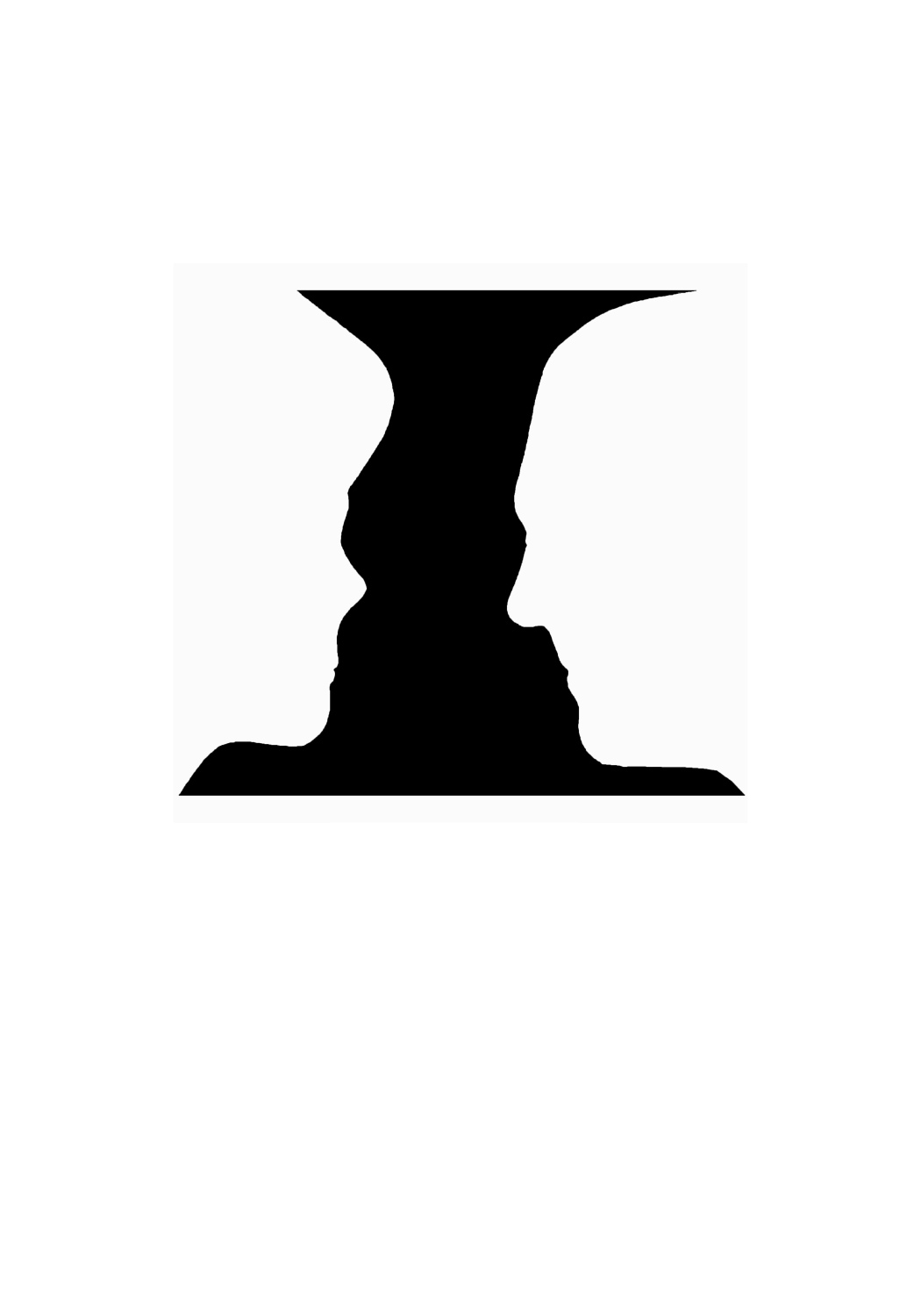Here's a sneak prieview of:

# **Adversary**

# **The Second Ganzfield Novel By Kate Kaynak**

Coming August 2010 from Spencer Hill Press.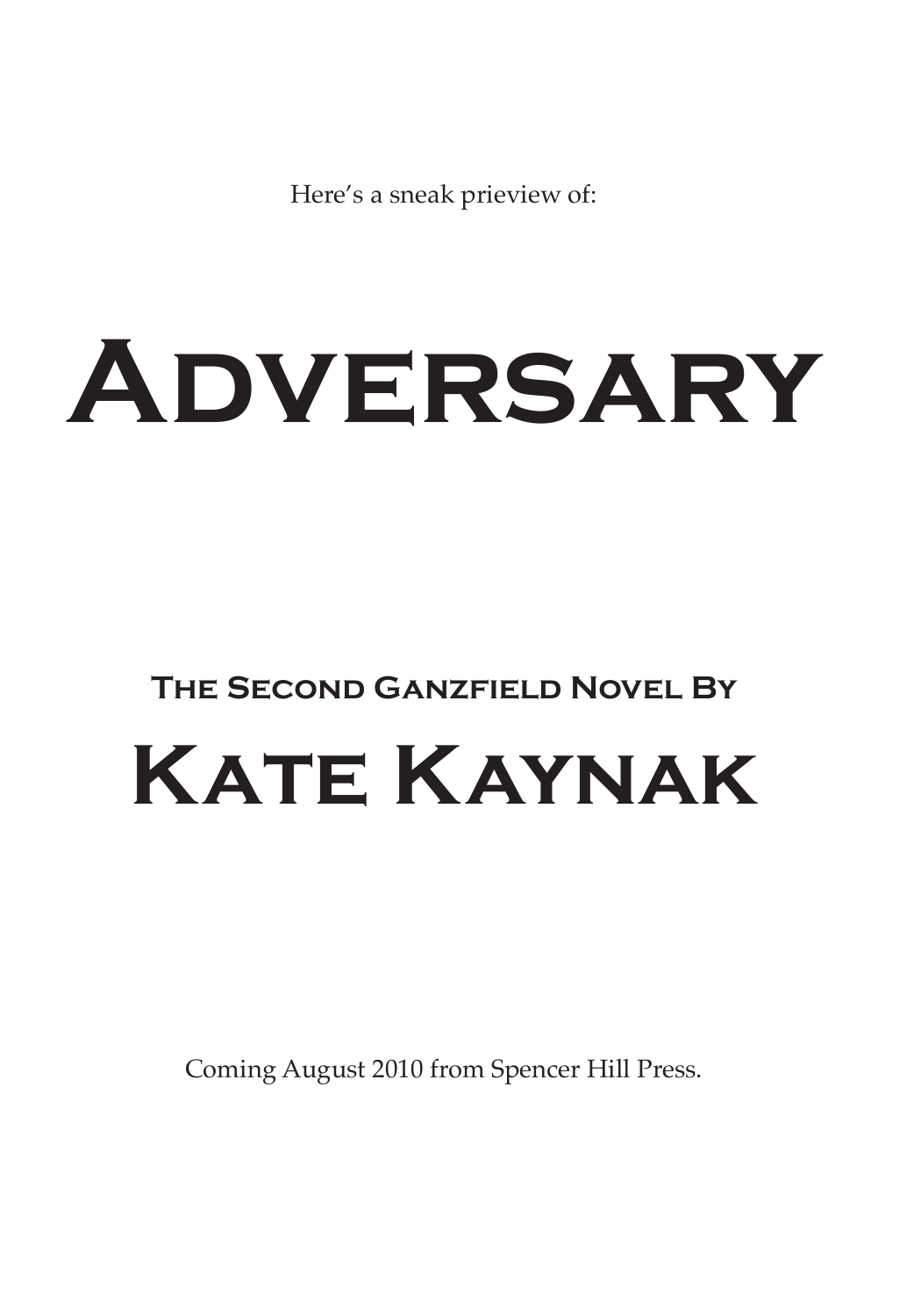#### **Adversary**

### CHAPTER 1

Were we too late? Sick fear twisted my gut as we ran, and the dark hall seemed to lengthen with each echoing step. I tried to type the code into the keypad by the door, but my shaking fingers wouldn't cooperate. Drew started burning around the lock. The sudden blare of an alarm jarred my frayed nerves to the shattering point. I felt telepathically behind the door for a familiar mind, but all that I could get were fractured images of nightmarish tortures. Tears streaked down my face; I felt so useless, so stupid. I hugged my arms around my waist tightly, as though I could keep myself together through shear, blunt will.

We were too late. I just knew we were too late.

Drew kicked the door open, and it disappeared into the dark. A little ball of flame rose above his hand, and a macabre scene floated out of the firelight. People I knew lay strapped to gurneys, with metal rings screwed around their heads. Their skin was grey in death; their eyes filmed white. Bloody head wounds shone slickly black.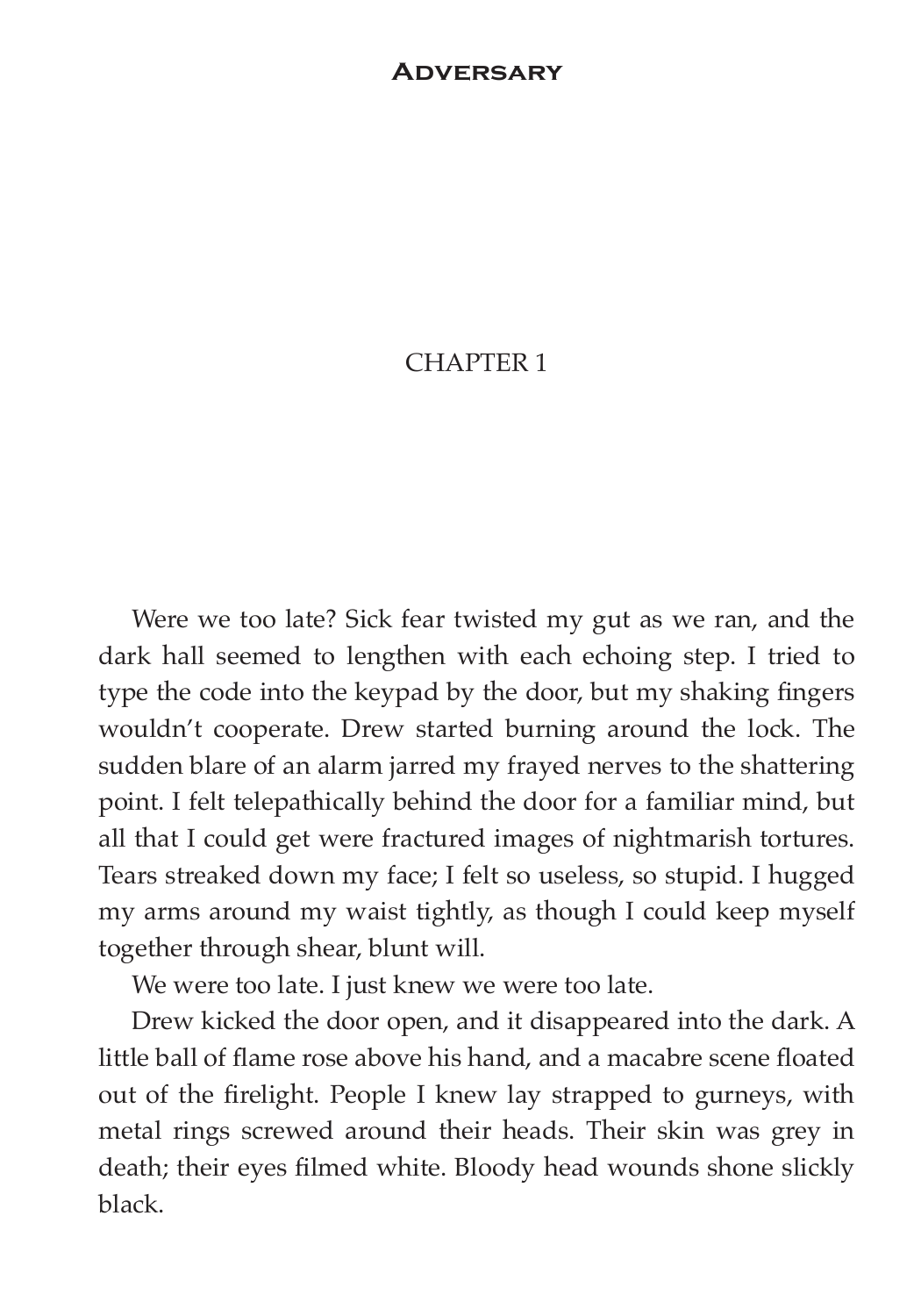The world tilted when I recognized the cold mask of anguish in front of me.

*Trevor.* 

*Oh God, no no no no no.* My mind exploded in pain. I fell to the floor, racked with sobs. Too late.

"This one again?" A familiar voice came from behind me.

After a flash of confusion, light flooded back into the world as I recognized Trevor's voice. It didn't come from the unmoving body on the operating table. Trevor knelt next to me, beautifully whole and alive, wrapping his arms around me. I clung to him, a fairly useless mass of quivering relief, as he pulled me up to stand. His eyes fell on the corpse on the operating table next to us. It was his own mangled corpse.

OK, that made no sense—was this just a dream? Trevor and I must be sharing dreams again. I exhaled with a half-sob of relief.

The sickening nightmare landscape faded away. Trevor's luciddreaming skills kept improving. He and I now stood in a high mountain meadow in mid-summer. A glittering river, white with little waterfalls, danced below us. The air felt like it cleansed my lungs with every breath. Wildflowers overflowed around us, gold and white and purple, rippling with a gentle push from the wind.

I met his warm, chocolate-brown eyes, feeling gratitude on many levels.

"You couldn't dream about kittens." Trevor smiled with mock exasperation. "Oh no. No cute little puppies for you."

I pulled closer to him, shut my eyes, and rested my cheek against his chest as I felt my heart unclench. "Thanks."

"Have you considered looking at pictures of bunnies before going to bed?" His hand stroked my hair. "Maybe baby chicks, all yellow and fluffy."